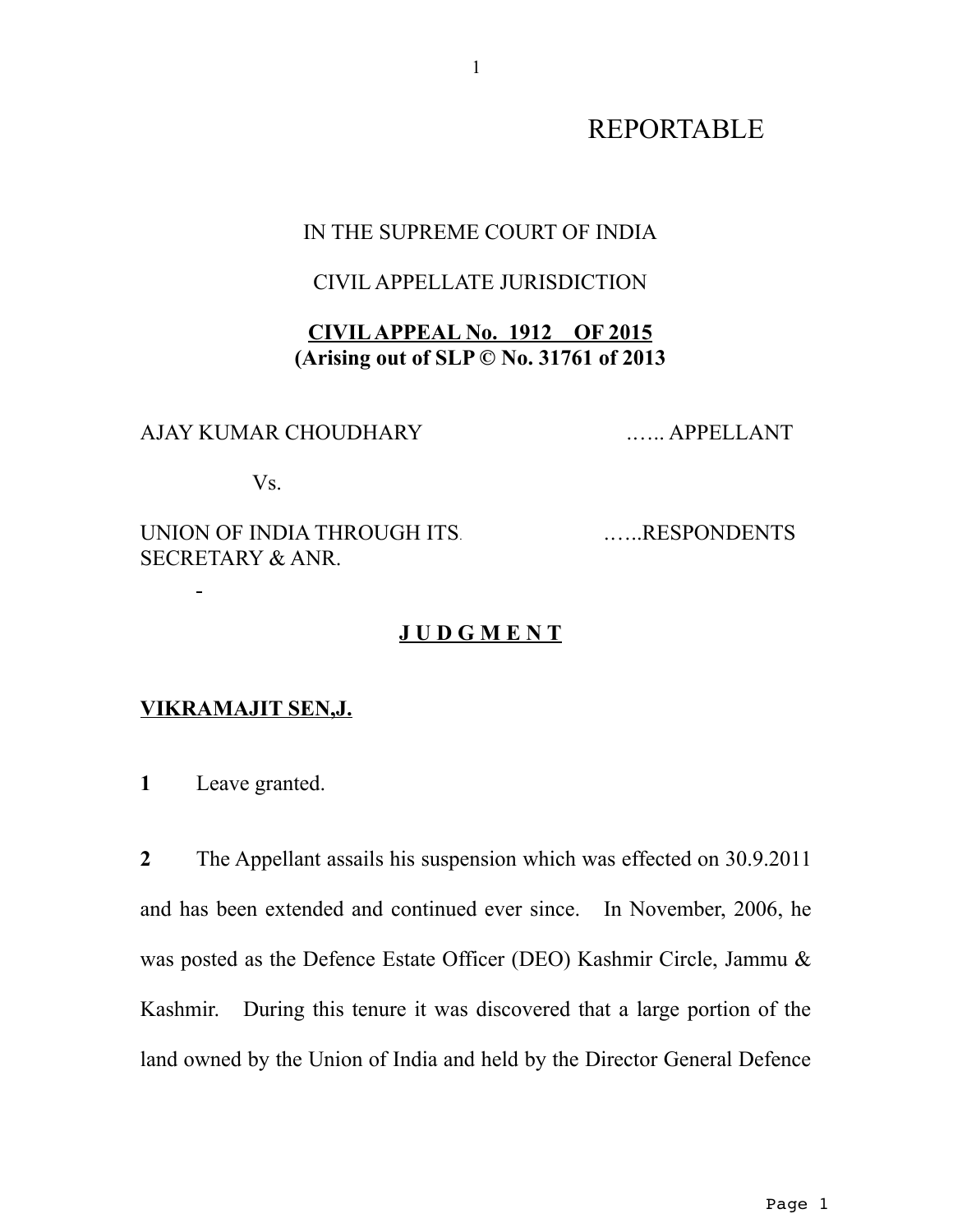Estates had not been mutated/noted in the Revenue records as Defence Lands. The Appellant alleges that between 2008 and 2009, Office-notes were prepared by his staff, namely, Shri Vijay Kumar, SDO-II, Smt. Amarjit Kaur, SDO-III, Shri Abdul Sayoom Technical Assistant, and Shri Noor Mohd., LDC, that approximately four acres of land were not Defence Lands, but were private lands in respect of which NOCs could be issued. These NOCs were accordingly issued by the Appellant. Thereafter, on 3.4.2010, the Appellant was transferred to Ambala Cantt. However, vide letter dated 25.1.2011 the Appellant was asked to give his explanation for issuing the factually incorrect NOCs. In his reply the Appellant admitted his mistake, denied any mala fides in issuing the NOCs, and attributed the issuance of the NOCs to the notes prepared by the subordinate staff of SDOs/Technical Officer. It was in this background that he received the Suspension Order dated 30.9.2011. Various litigation was fruitlessly initiated by the Appellant in the Central Administrative Tribunal, Chandigarh Bench, as well as in the Punjab & Haryana High Court, with which we are not concerned. The Appellant asserts that since the subject land was within the parameter wall of the Air Force Station, no physical transfer thereof has occurred. On 28.12.2011 the Appellant's suspension was extended for the first time for a further period of 180 days. This prompted the Appellant to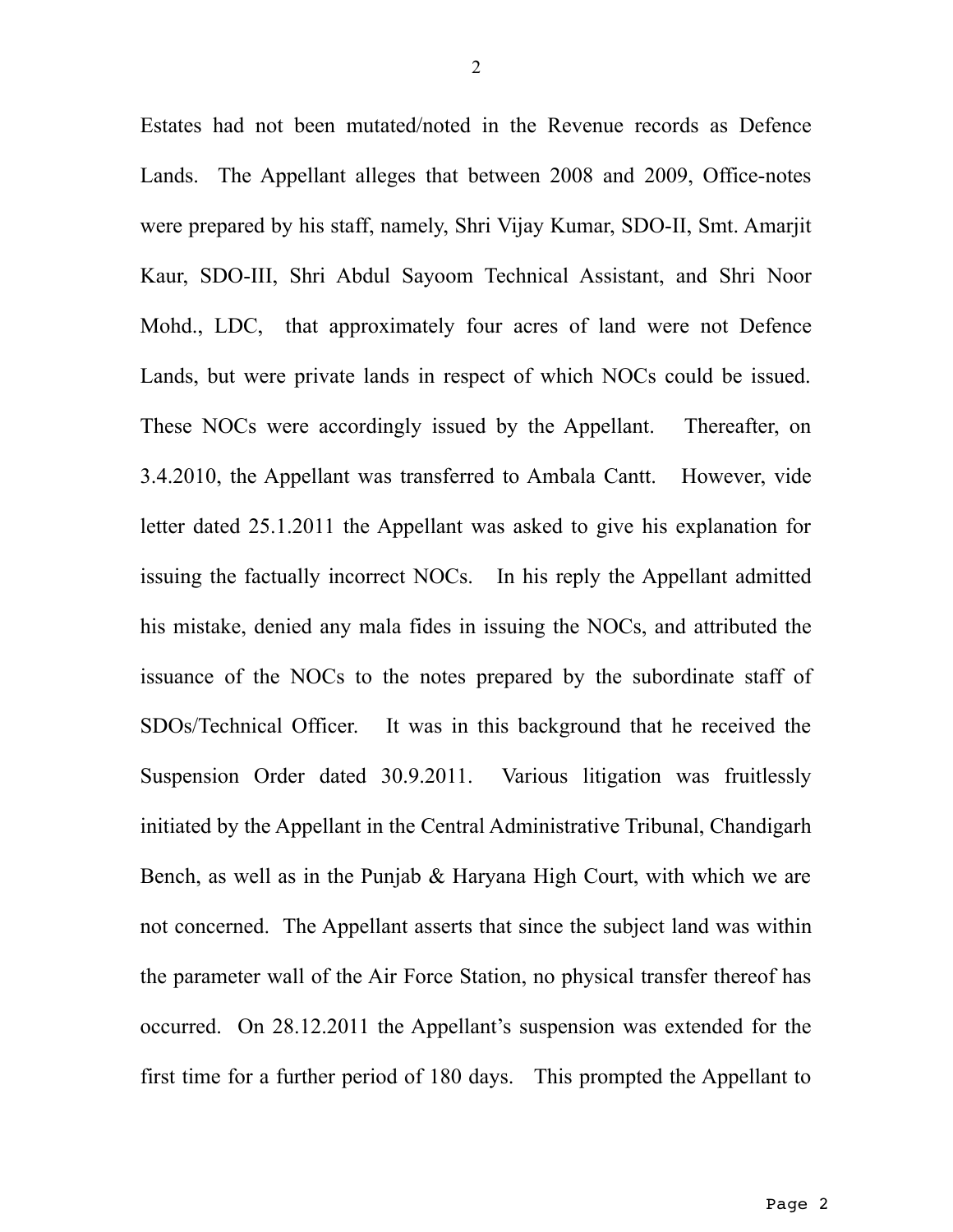approach the Central Administrative Tribunal, Chandigarh Bench (CAT), and during the pendency of the proceedings the second extension was ordered with effect from 26.6.2012 for another period of 180 days. The challenge to these extensions did not meet with success before the CAT. Thereafter, the third extension of the Appellant's suspension was ordered on 21.12.2012, but for a period of 90 days. It came to be followed by the fourth suspension for yet another period of 90 days with effect from 22.3.2013.

**3** It appears that the Tribunal gave partial relief to the Appellant in terms of its Order dated 22.5.2013 opining that no employee can be indefinitely suspended; that disciplinary proceedings have to be concluded within a reasonable period. The CAT directed that if no charge memo was issued to the Appellant before the expiry on 21.6.2013 of the then prevailing period the Appellant would be reinstated in service. The CAT further ordered that if it was decided to conduct an Inquiry it had to be concluded "in a time bound manner". The Appellant alleges that the suspension was not extended beyond 19.6.2013 but this is not correct. The Respondent, Union of India filed a Writ Petition before the Delhi High Court contending that the Tribunal had exercised power not possessed by it inasmuch as it directed that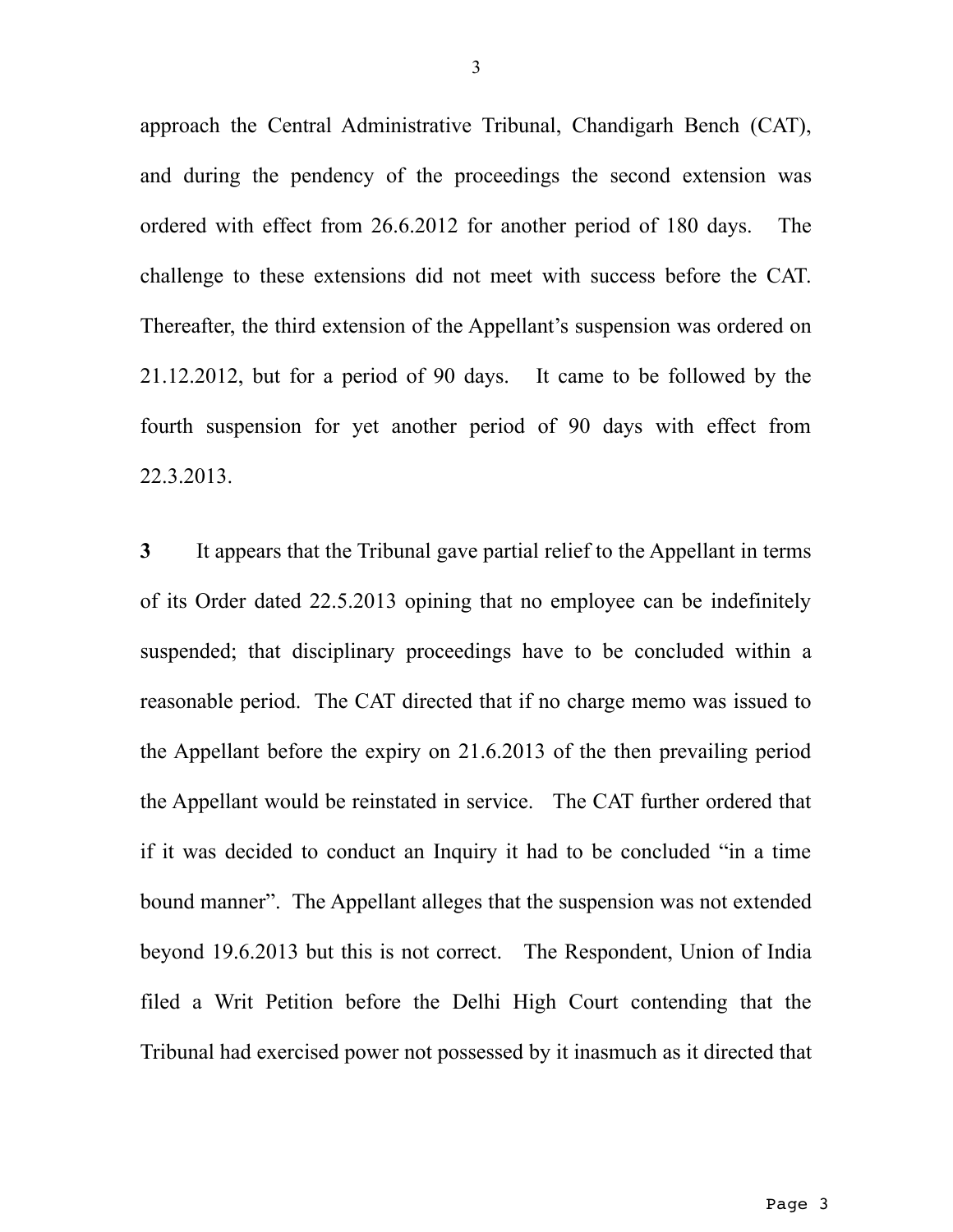the suspension would not be extended if the charge memo was served on the Appellant after the expiry of 90 days from 19.3.2013 (i.e. the currency of the then extant Suspension Order). This challenge has found favour with the Court in terms of the impugned Judgment dated September 04, 2013. The Writ Court formulated the question before it to be "whether the impugned directions circumscribing the Government's power to continue the suspension and also to issue a chargesheet within a time bound manner can be sustained". It opined that the Tribunal's view was "nothing but a substitution of a judicial determination to that of the authority possessing the power, i.e., the Executive Government as to the justification or rationale to continue with the suspension". The Writ Petition was allowed and the Central Government was directed to pass appropriate orders "as to whether it wishes to continue with the suspension or not having regard to all the relevant factors, including the report of the CBI, if any, it might have received by now. This exercise should be completed as early as possible and within two weeks from today."

**4** This has led to the filing of the Appeal before this Court. In the hearing held on 11.07.14, it was noted that by letter dated 13.6.2014 the suspension of the Appellant had been continued for a period of 90 days with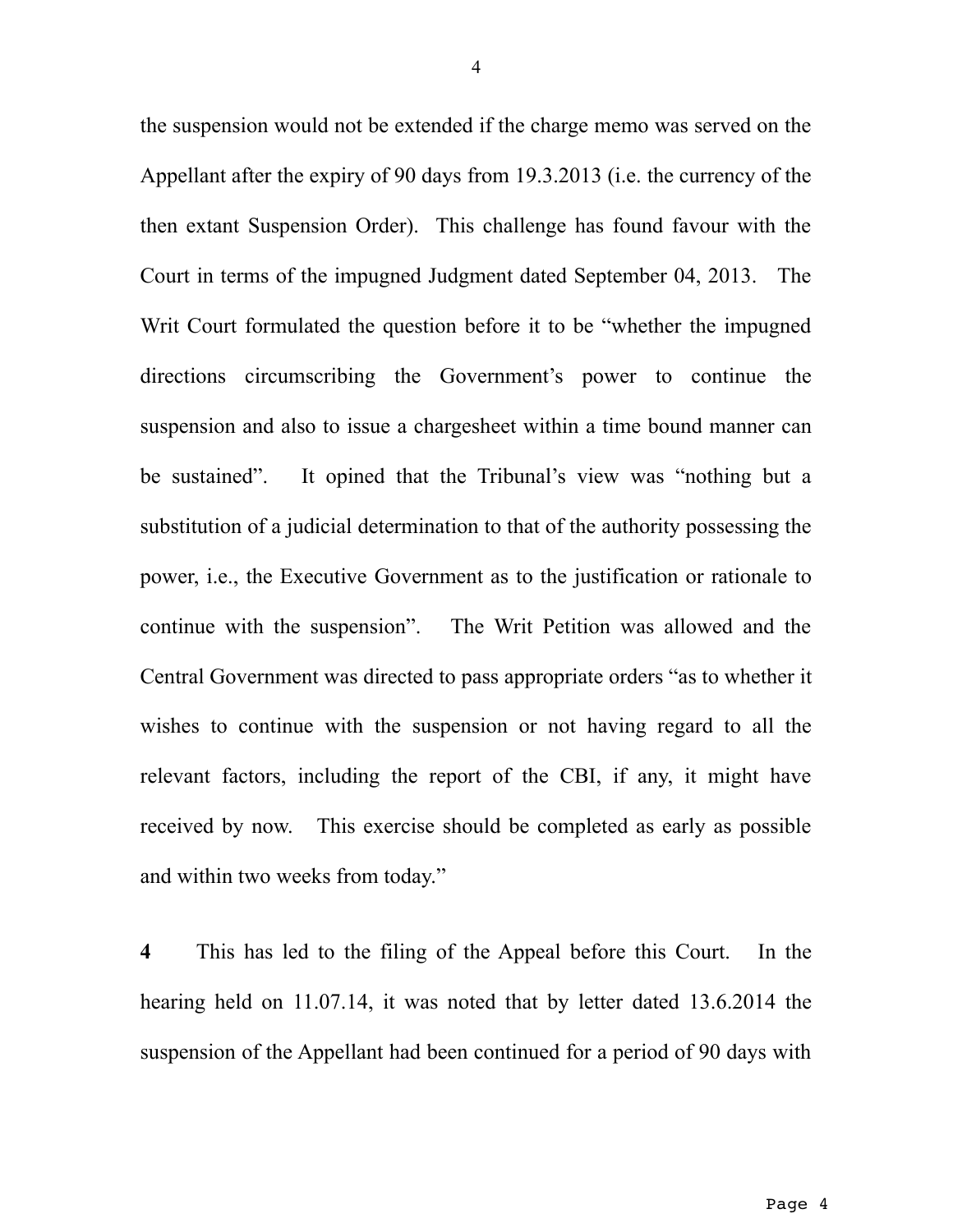effect from 15.6.2014 (i.e. the fourth extension), and that investigation having been completed, sanction for prosecution was to be granted within a period of two weeks. When the arguments were heard in great detail on  $9<sup>th</sup>$ September, 2014 by which date neither a Chargesheet nor a Memorandum of Charges had been served on the Appellant. It had been contended by learned counsel for the Appellant that this letter, as well as the preceding one dated 8.10.2013, had been back-dated. We had called for the original records and on perusal this contention was found by us to be without substance.

**5** The learned Additional Solicitor General has submitted that the original suspension was in contemplation of a departmental inquiry which could not be commenced because of a directive of the Central Vigilance Commission prohibiting its commencement if the matter was under the investigation of the CBI. The sanction for prosecution was granted on 1.8.2014. It was also submitted that the Chargesheet was expected to be served on the Appellant before 12.9.2014, (viz., before the expiry of the fourth extension). However, we need to underscore that the Appellant has been continuously on suspension from 30.9.2011.

5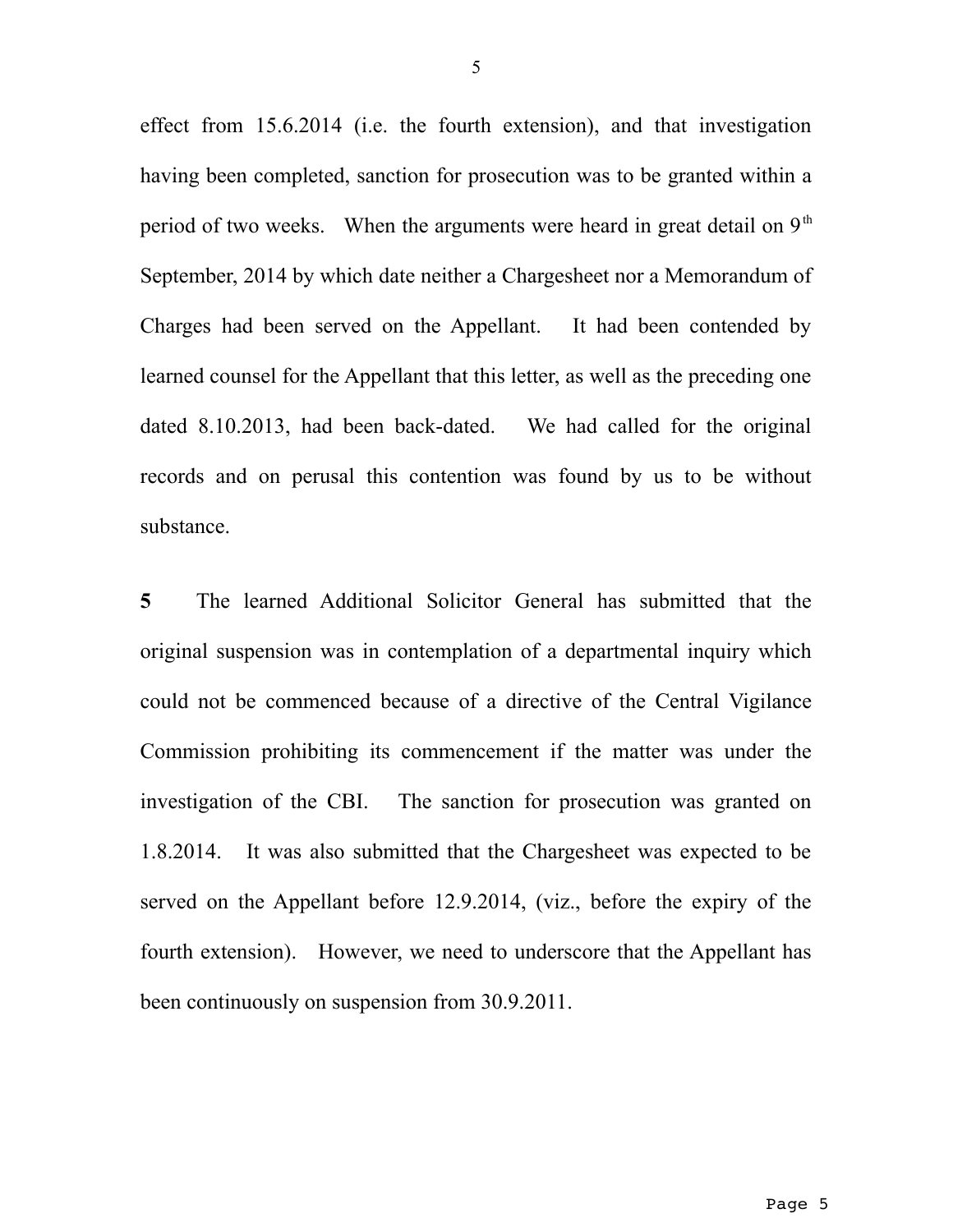**6** It is necessary to record that all the relevant files were shown to us, on the perusal of which it was evident that reasons were elaborately recorded for the each extension of suspension and within the currency of the then prevailing period. Therefore, the reliance of learned Senior Counsel for the Appellant on Ravi Yashwant Bhoir v. District Collector, Raigad 2012 (4) SCC 407, is of no avail since the salutary requirement of natural justice, that is of spelling out the reasons for the passing of an order, has been complied with.

**7** Learned Senior Counsel for the Appellant, however, has rightly relied on a series of Judgments of this Court, including O.P. Gupta v. Union of India 1987 (4) SCC 328, where this Court has enunciated that the suspension of an employee is injurious to his interests and must not be continued for an unreasonably long period; that, therefore, an order of suspension should not be lightly passed. Our attention has also been drawn to K. Sukhendar Reddy v. State of A.P. 1999 (6) SCC 257, which is topical in that it castigates selective suspension perpetuated indefinitely in circumstances where other involved persons had not been subjected to any scrutiny. Reliance on this decision is in the backdrop of the admitted facts that all the persons who have been privy to the making of the Office-notes have not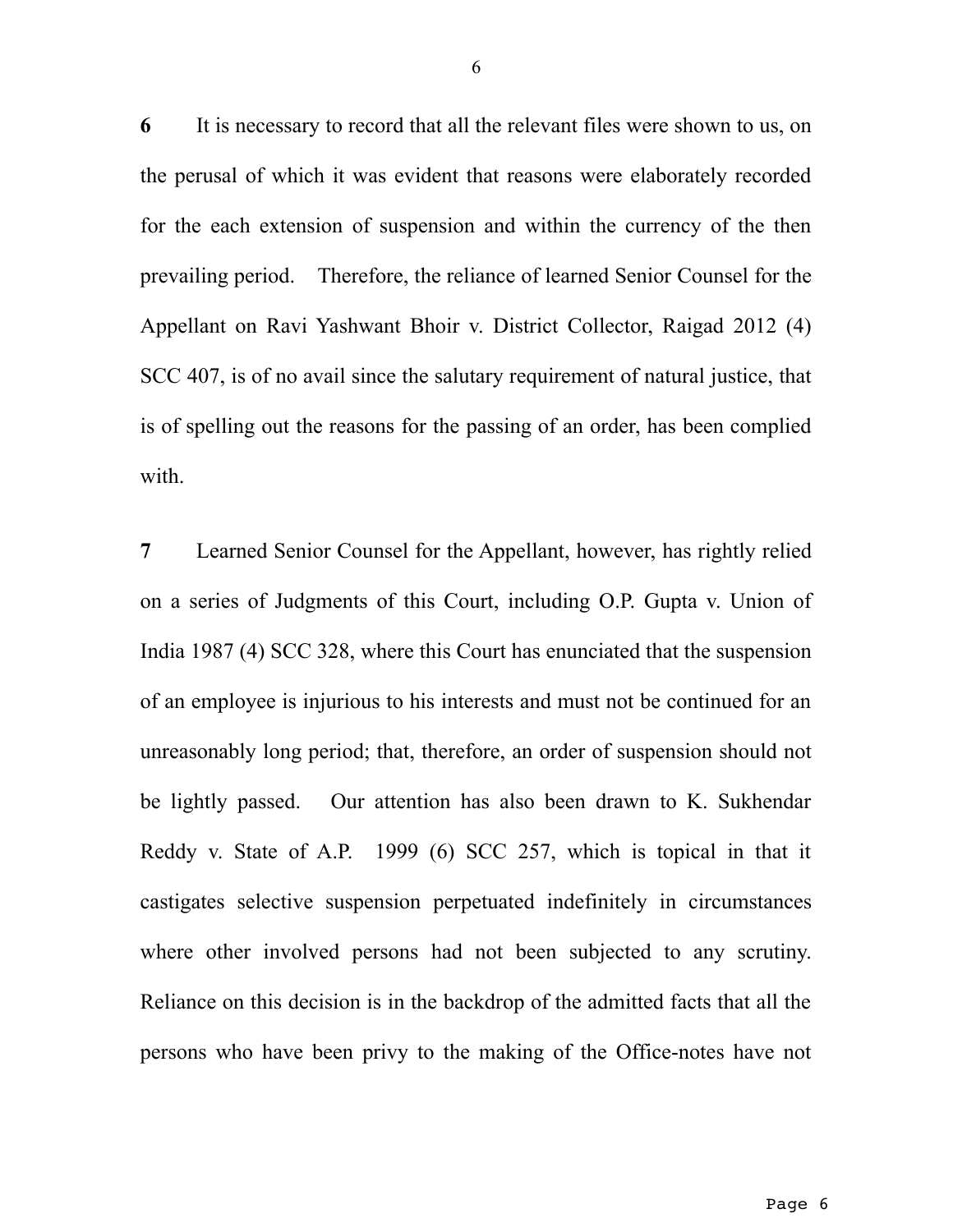been proceeded against departmentally. So far as the question of prejudicial treatment accorded to an employee is concerned, this Court in State of A.P. v. N. Radhakishan 1998 (4) SCC 154, has observed that it would be fair to make this assumption of prejudice if there is an unexplained delay in the conclusion of proceedings. However, the decision of this Court in Union of India v. Dipak Mali 2010 (2) SCC 222 does not come to the succour of the Appellant since our inspection of the records produced in original have established that firstly, the decision to continue the suspension was carried out within the then prevailing period and secondly, that it was duly supported by elaborate reasoning.

**8** Suspension, specially preceding the formulation of charges, is essentially transitory or temporary in nature, and must perforce be of short duration. If it is for an indeterminate period or if its renewal is not based on sound reasoning contemporaneously available on the record, this would render it punitive in nature. Departmental/disciplinary proceedings invariably commence with delay, are plagued with procrastination prior and post the drawing up of the Memorandum of Charges, and eventually culminate after even longer delay.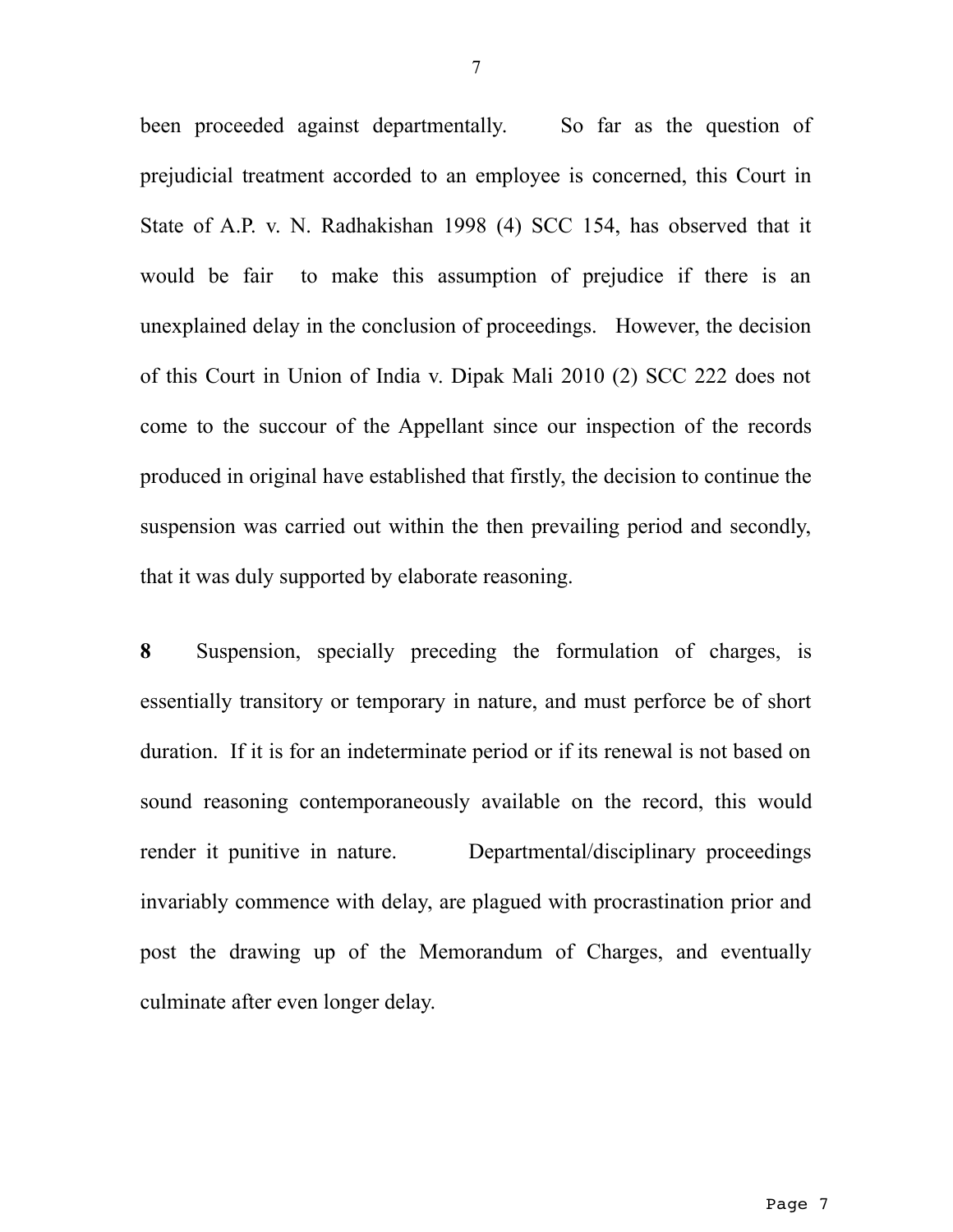**9** Protracted periods of suspension, repeated renewal thereof, have regrettably become the norm and not the exception that they ought to be. The suspended person suffering the ignominy of insinuations, the scorn of society and the derision of his Department, has to endure this excruciation even before he is formally charged with some misdemeanour, indiscretion or offence. His torment is his knowledge that if and when charged, it will inexorably take an inordinate time for the inquisition or inquiry to come to its culmination, that is to determine his innocence or iniquity. Much too often this has now become an accompaniment to retirement. Indubitably the sophist will nimbly counter that our Constitution does not explicitly guarantee either the right to a speedy trial even to the incarcerated, or assume the presumption of innocence to the accused. But we must remember that both these factors are legal ground norms, are inextricable tenets of common law jurisprudence, antedating even the Magna Carta of 1215, which assures that – "We will sell to no man, we will not deny or defer to any man either justice or right." In similar vein the Sixth Amendment to the Constitution of the United States of America guarantees that in all criminal prosecutions the accused shall enjoy the right to a speedy and public trial. Article 12 of the Universal Declaration of Human Rights, 1948 assures that – "No one shall be subjected to arbitrary interference with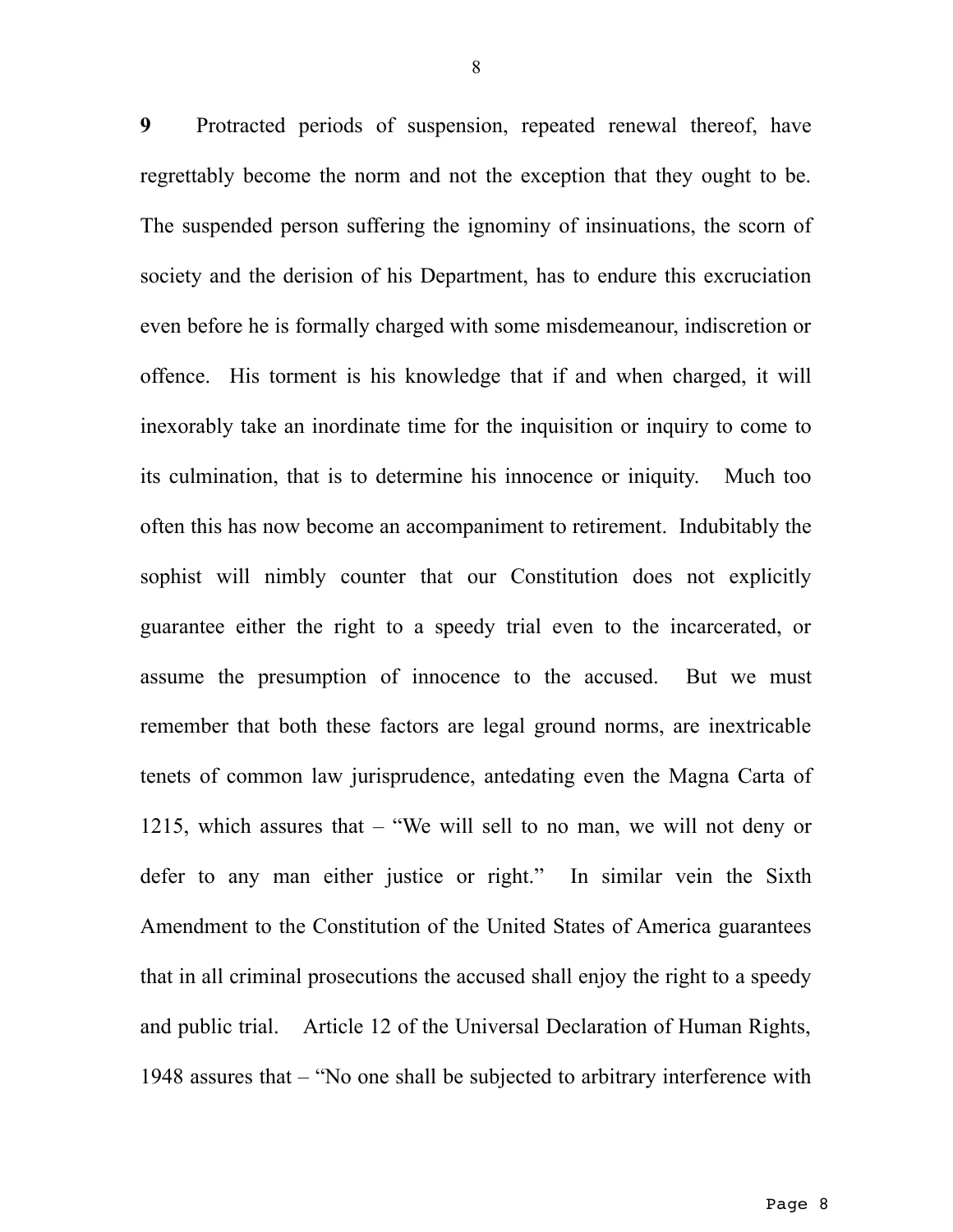his privacy, family, home or correspondence, nor to attacks upon his honour and reputation. Everyone has the right to the protection of the law against such interference or attacks". More recently, the European Convention on Human Rights in Article 6(1) promises that "in the determination of his civil rights and obligations or of any criminal charge against him, everyone is entitled to a fair and public hearing within a reasonable time…." and in its second sub article that "everyone charged with a criminal offence shall be presumed innocent until proved guilty according to law".

**10** The Supreme Court of the United States struck down the use of *nolle persequi,* an indefinite but ominous and omnipresent postponement of civil or criminal prosecution in Klapfer vs. State of North Carolina 386 U.S. 213 (1967). In Kartar Singh vs. State of Punjab (1994) 3 SCC 569 the Constitution Bench of this Court unequivocally construed the right of speedy trial as a fundamental right, and we can do no better the extract these paragraphs from that celebrated decision –

> " 86 The concept of speedy trial is read into Article 21 as an essential part of the fundamental right to life and liberty guaranteed and preserved under our Constitution. The right to speedy trial begins with the actual restraint imposed by arrest and consequent incarceration and continues at all stages, namely the stage of investigation, inquiry, trial,

9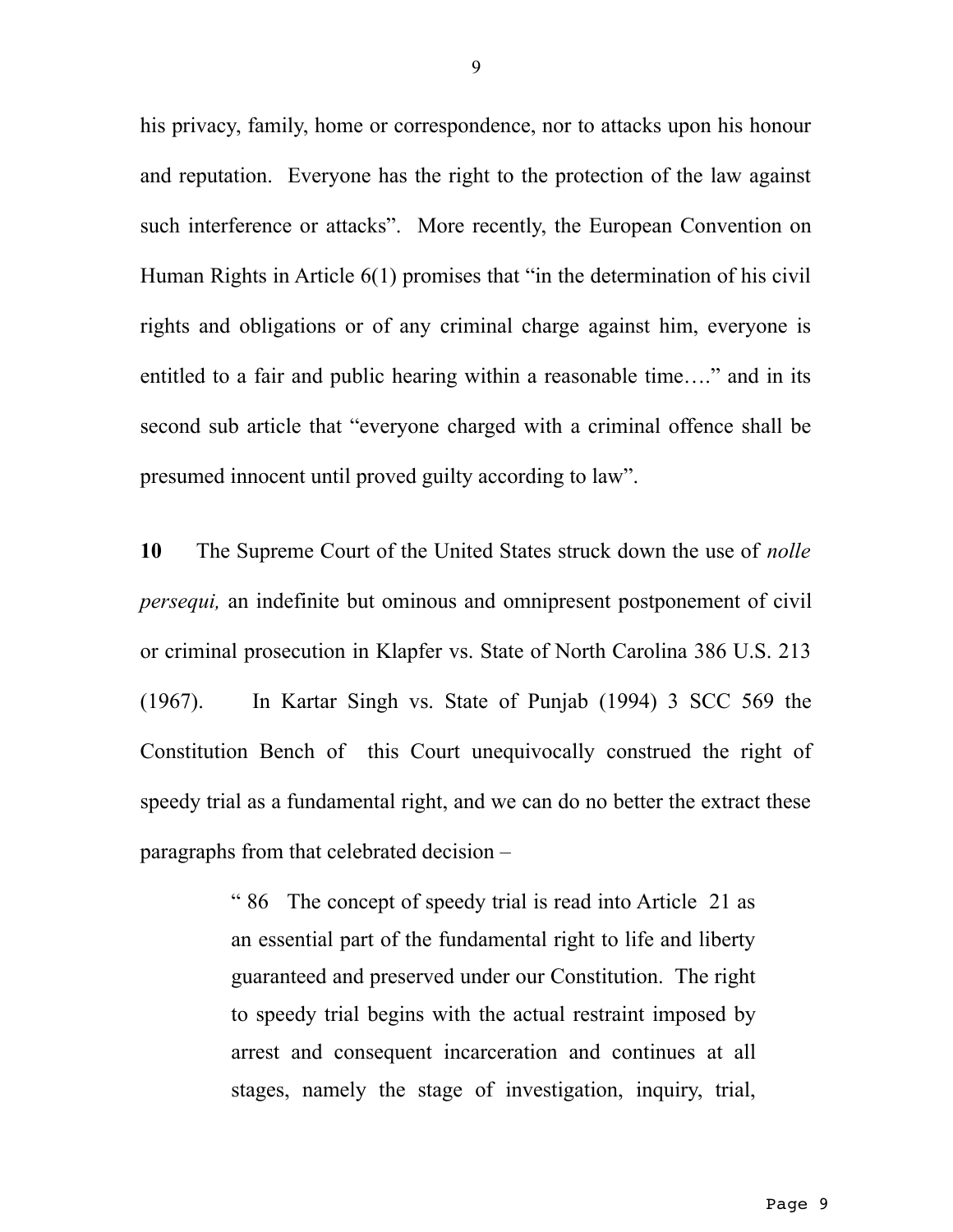appeal and revision so that any possible prejudice that may result from impermissible and avoidable delay from the time of the commission of the offence till it consummates into a finality, can be averted. In this context, it may be noted that the constitutional guarantee of speedy trial is properly reflected in Section 309 of the Code of Criminal Procedure.

87. This Court in Hussainara Khatoon (I) v. Home Secretary, State of Bihar while dealing with Article 21 of the Constitution of India has observed thus:

"No procedure which does not ensure a reasonably quick trial can be regarded as 'reasonable, fair or just' and it would fall foul of Article 21. There can, therefore, be no doubt that speedy trial, and by speedy trial we mean reasonably expeditious trial, is an integral and essential part of the fundamental right to life and liberty enshrined in Article 21. The question which would, however, arise is as to what would be the consequence if a person accused of an offence is denied speedy trial and is sought to be deprived of his liberty by imprisonment as a result of a long delayed trial in violation of his fundamental right under Article 21. Would he be entitled to be released unconditionally freed from the charge levelled against him on the ground that trying him after an unduly long period of time and convicting him after such trial would constitute violation of his fundamental right under Article 21."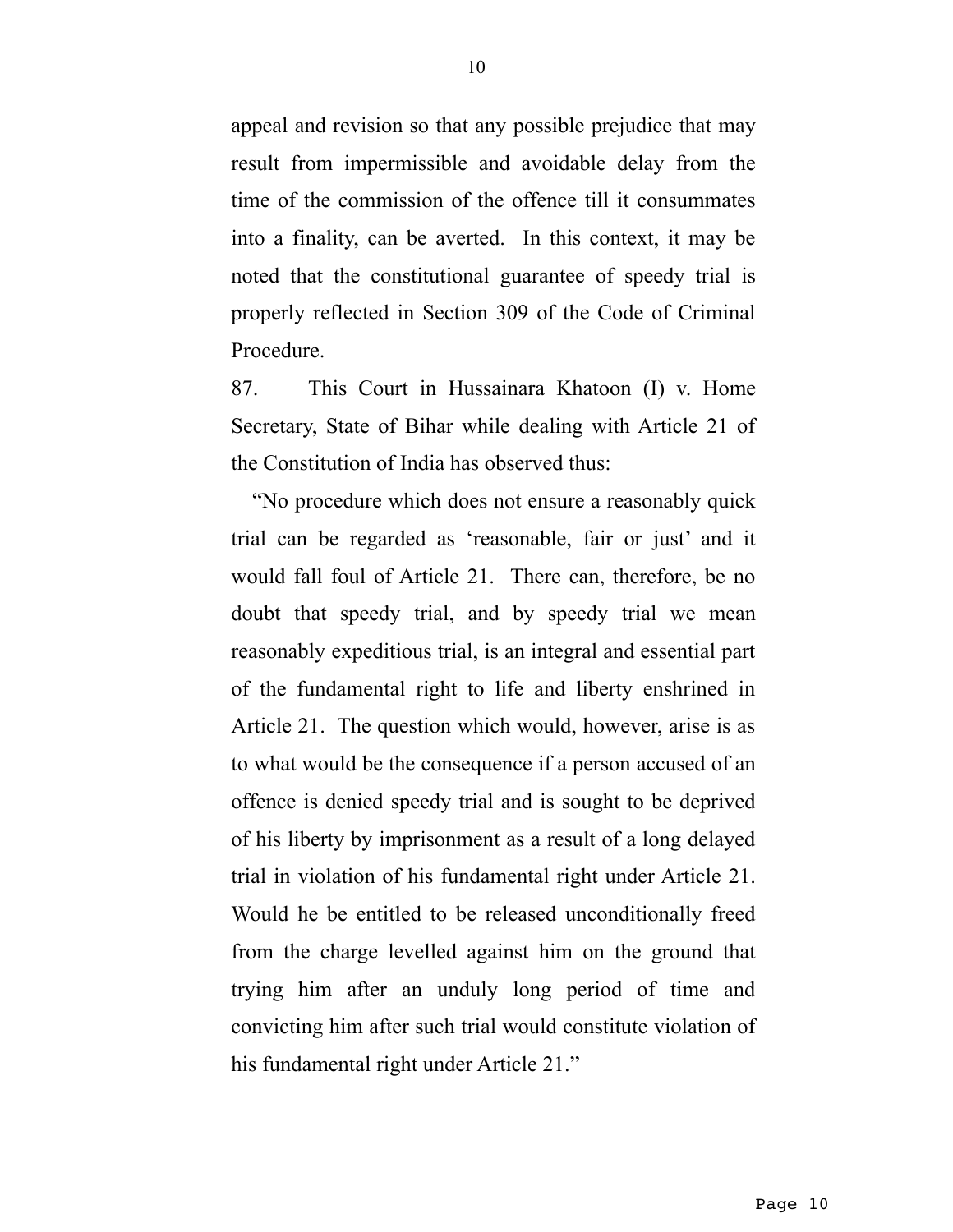**11** The legal expectation of expedition and diligence being present at every stage of a criminal trial and *a fortiori* in departmental inquiries has been emphasised by this Court on numerous occasions. The Constitution Bench in Abdul Rehman **Antulay** vs. R.S. Nayak, 1992 (1) SCC 225, underscored that this right to speedy trial is implicit in Article 21 of the Constitution and is also reflected in Section 309 of the Cr.P.C., 1973; that it encompasses all stages, viz., investigation, inquiry, trial, appeal, revision and re-trial; that the burden lies on the prosecution to justify and explain the delay; that the Court must engage in a balancing test to determine whether this right had been denied in the particular case before it. Keeping these factors in mind the CAT had in the case in hand directed that the Appellant's suspension would not be extended beyond 90 days from 19.3.2013. The High Court had set aside this direction, viewing it as a substitution of a judicial determination to the authority possessing that power, i.e., the Government. This conclusion of the High Court cannot be sustained in view of the following pronouncement of the Constitution Bench in **Antulay**:

> **86.** In view of the above discussion, the following propositions emerge, meant to serve as guidelines. We must forewarn that these propositions are not exhaustive. It is difficult to foresee all situations. Nor is it possible to lay down any hard and fast rules. These propositions are: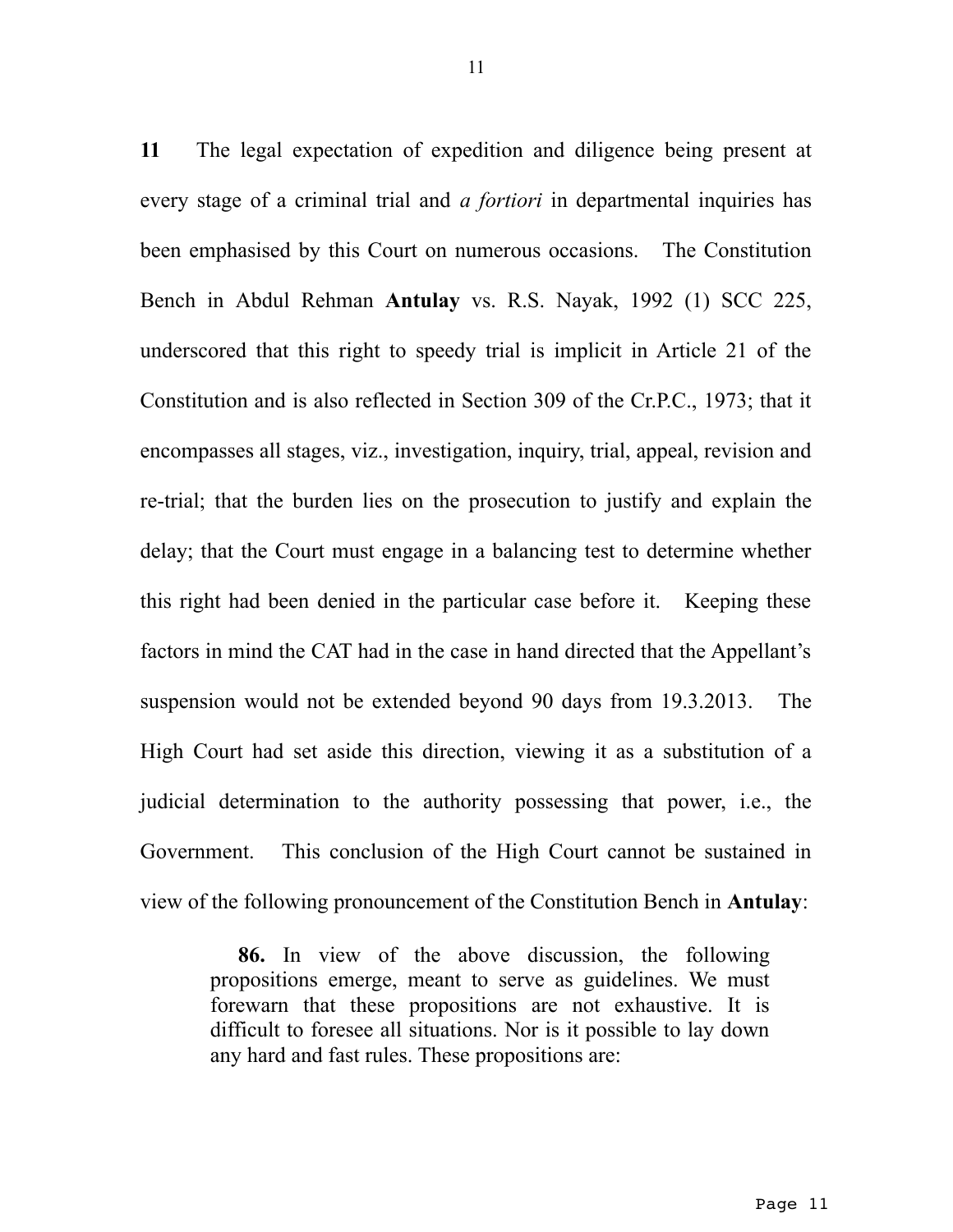(1) Fair, just and reasonable procedure implicit in Article 21 of the Constitution creates a right in the accused to be tried speedily. Right to speedy trial is the right of the accused. The fact that a speedy trial is also in public interest or that it serves the social interest also, does not make it any the less the right of the accused. It is in the interest of all concerned that the guilt or innocence of the accused is determined as quickly as possible in the circumstances.

(2) Right to speedy trial flowing from Article 21 encompasses all the stages, namely the stage of investigation, inquiry, trial, appeal, revision and re-trial. That is how, this Court has understood this right and there is no reason to take a restricted view.

(3) The concerns underlying the right to speedy trial from the point of view of the accused are:

(*a*) the period of remand and pre-conviction detention should be as short as possible. In other words, the accused should not be subjected to unnecessary or unduly long incarceration prior to his conviction;

(*b*) the worry, anxiety, expense and disturbance to his vocation and peace, resulting from an unduly prolonged investigation, inquiry or trial should be minimal; and

(*c*) undue delay may well result in impairment of the ability of the accused to defend himself, whether on account of death, disappearance or non-availability of witnesses or otherwise.

(4) At the same time, one cannot ignore the fact that it is usually the accused who is interested in delaying the proceedings. As is often pointed out, "delay is a known defence tactic". Since the burden of proving the guilt of the accused lies upon the prosecution, delay ordinarily prejudices the prosecution. Non-availability of witnesses, disappearance of evidence by lapse of time really work against the interest of the prosecution. Of course, there may be cases where the prosecution, for whatever reason, also delays the proceedings. Therefore, in every case, where the right to speedy trial is alleged to have been infringed, the first question to be put and answered is — who is responsible for the delay? Proceedings taken by either party in good faith, to vindicate their rights and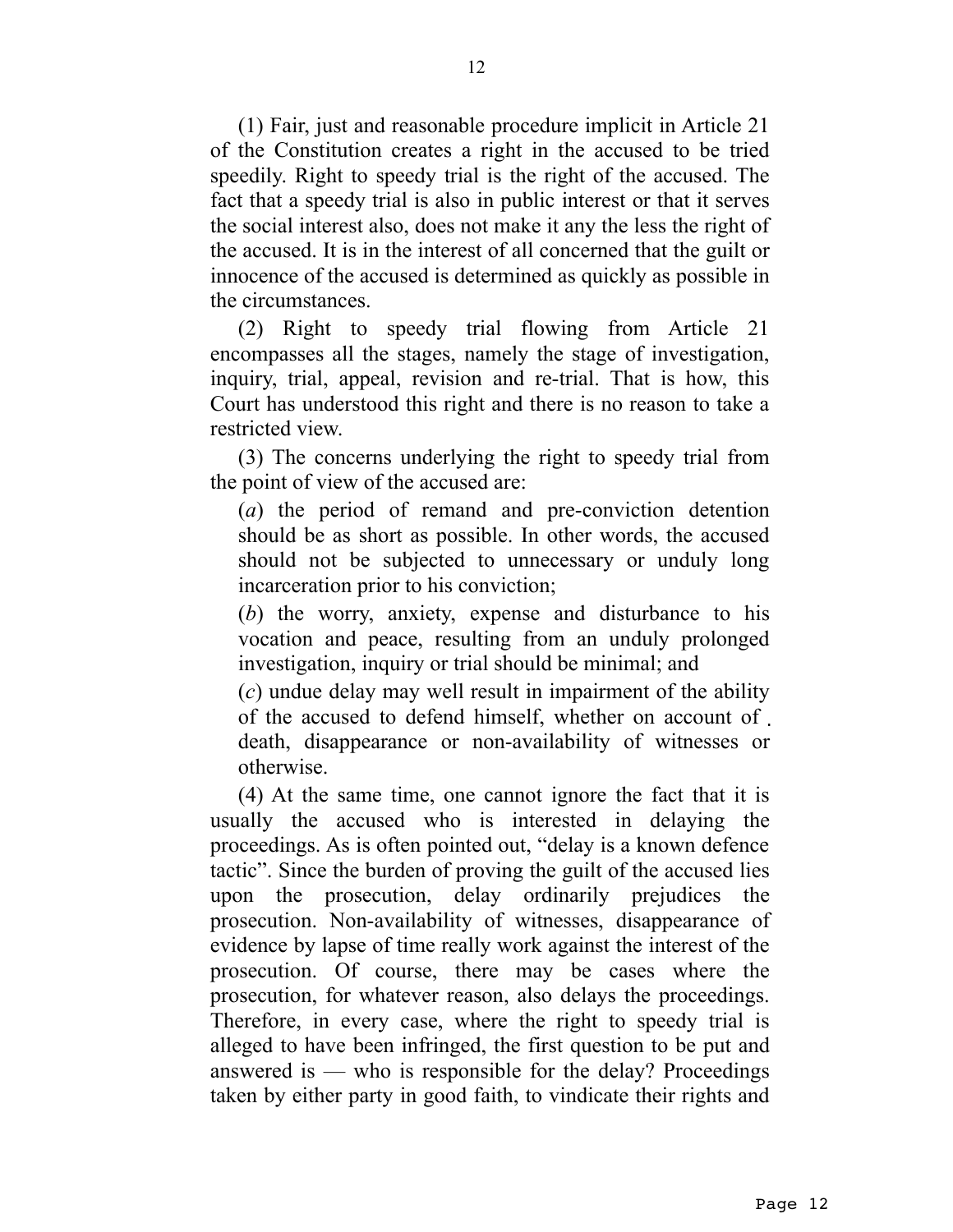interest, as perceived by them, cannot be treated as delaying tactics nor can the time taken in pursuing such proceedings be counted towards delay. It goes without saying that frivolous proceedings or proceedings taken merely for delaying the day of reckoning cannot be treated as proceedings taken in good faith. The mere fact that an application/petition is admitted and an order of stay granted by a superior court is by itself no proof that the proceeding is not frivolous. Very often these stays are obtained on ex parte representation.

 (5) While determining whether undue delay has occurred (resulting in violation of Right to Speedy Trial) one must have regard to all the attendant circumstances, including nature of offence, number of accused and witnesses, the workload of the court concerned, prevailing local conditions and so on — what is called, the systemic delays. It is true that it is the obligation of the State to ensure a speedy trial and State includes judiciary as well, but a realistic and practical approach should be adopted in such matters instead of a pedantic one.

(6) Each and every delay does not necessarily prejudice the accused. Some delays may indeed work to his advantage. As has been observed by Powell, J. in *Barke* 33 L Ed 2d 101 "it cannot be said how long a delay is too long in a system where justice is supposed to be swift but deliberate". The same idea has been stated by White, J. in *U.S.* v. *Ewell* 15 L Ed 2d 627 in the following words:

'… the Sixth Amendment right to a speedy trial is necessarily relative, is consistent with delays, and has orderly expedition, rather than mere speed, as its essential ingredients; and whether delay in completing a prosecution amounts to an unconstitutional deprivation of rights depends upon all the circumstances.'

However, inordinately long delay may be taken as presumptive proof of prejudice. In this context, the fact of incarceration of accused will also be a relevant fact. The prosecution should not be allowed to become a persecution. But when does the prosecution become persecution, again depends upon the facts of a given case.

(7) We cannot recognize or give effect to, what is called the 'demand' rule. An accused cannot try himself; he is tried by the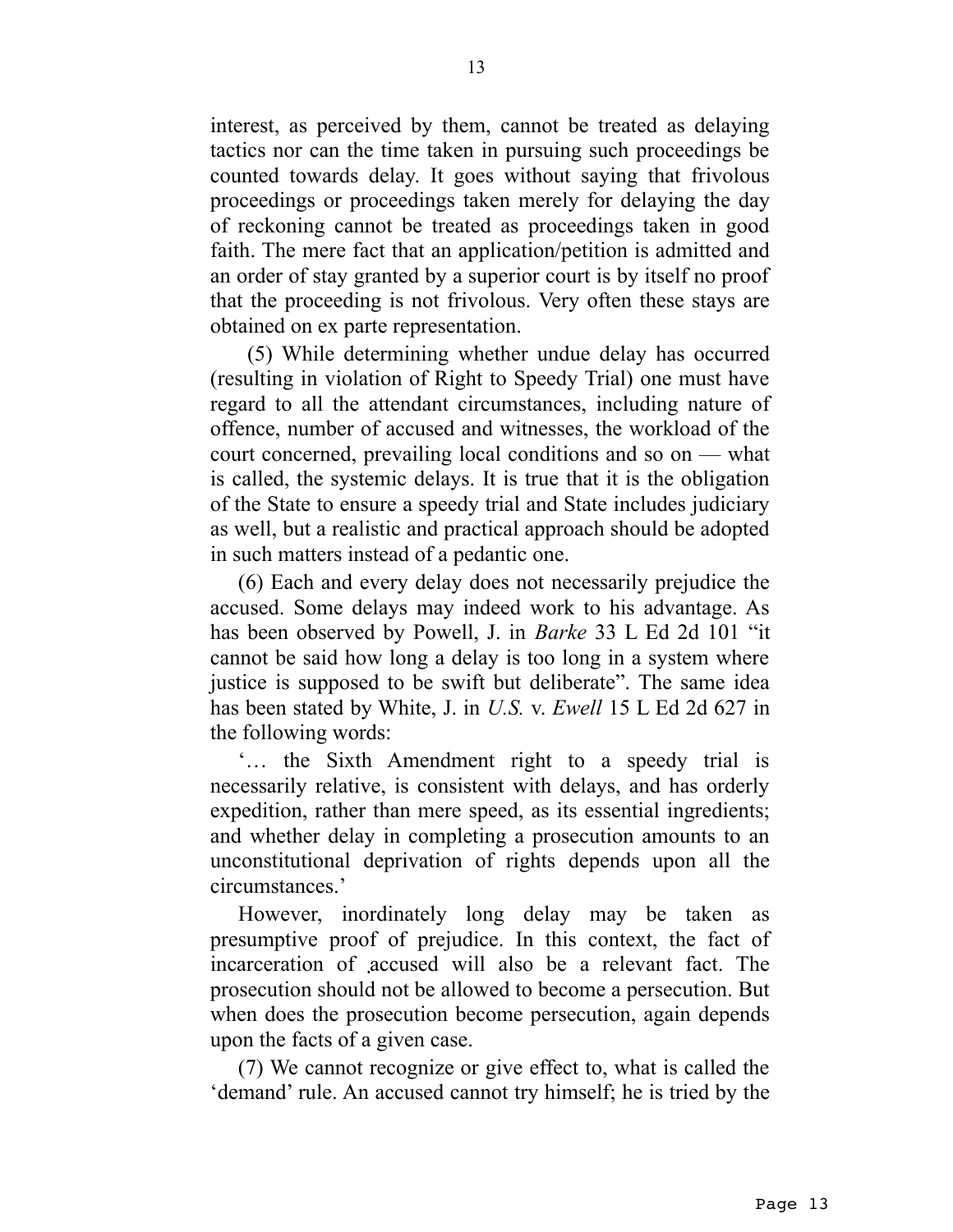court at the behest of the prosecution. Hence, an accused's plea of denial of speedy trial cannot be defeated by saying that the accused did at no time demand a speedy trial. If in a given case, he did make such a demand and yet he was not tried speedily, it would be a plus point in his favour, but the mere non-asking for a speedy trial cannot be put against the accused. Even in USA, the relevance of demand rule has been substantially watered down in *Barker* 33 L Ed 2d 101and other succeeding cases.

(8) Ultimately, the court has to balance and weigh the several relevant factors — 'balancing test' or 'balancing process' — and determine in each case whether the right to speedy trial has been denied in a given case.

(9) Ordinarily speaking, where the court comes to the conclusion that right to speedy trial of an accused has been infringed the charges or the conviction, as the case may be, shall be quashed. But this is not the only course open. The nature of the offence and other circumstances in a given case may be such that quashing of proceedings may not be in the interest of justice. In such a case, it is open to the court to make such other appropriate order — including an order to conclude the trial within a fixed time where the trial is not concluded or reducing the sentence where the trial has concluded — as may be deemed just and equitable in the circumstances of the case.

(10) It is neither advisable nor practicable to fix any timelimit for trial of offences. Any such rule is bound to be qualified one. Such rule cannot also be evolved merely to shift the burden of proving justification on to the shoulders of the prosecution. In every case of complaint of denial of right to speedy trial, it is primarily for the prosecution to justify and explain the delay. At the same time, it is the duty of the court to weigh all the circumstances of a given case before pronouncing upon the complaint. The Supreme Court of USA too has repeatedly refused to fix any such outer time-limit in spite of the Sixth Amendment. Nor do we think that not fixing any such outer limit ineffectuates the guarantee of right to speedy trial.

(11) An objection based on denial of right to speedy trial and for relief on that account, should first be addressed to the High Court. Even if the High Court entertains such a plea, ordinarily it should not stay the proceedings, except in a case of grave and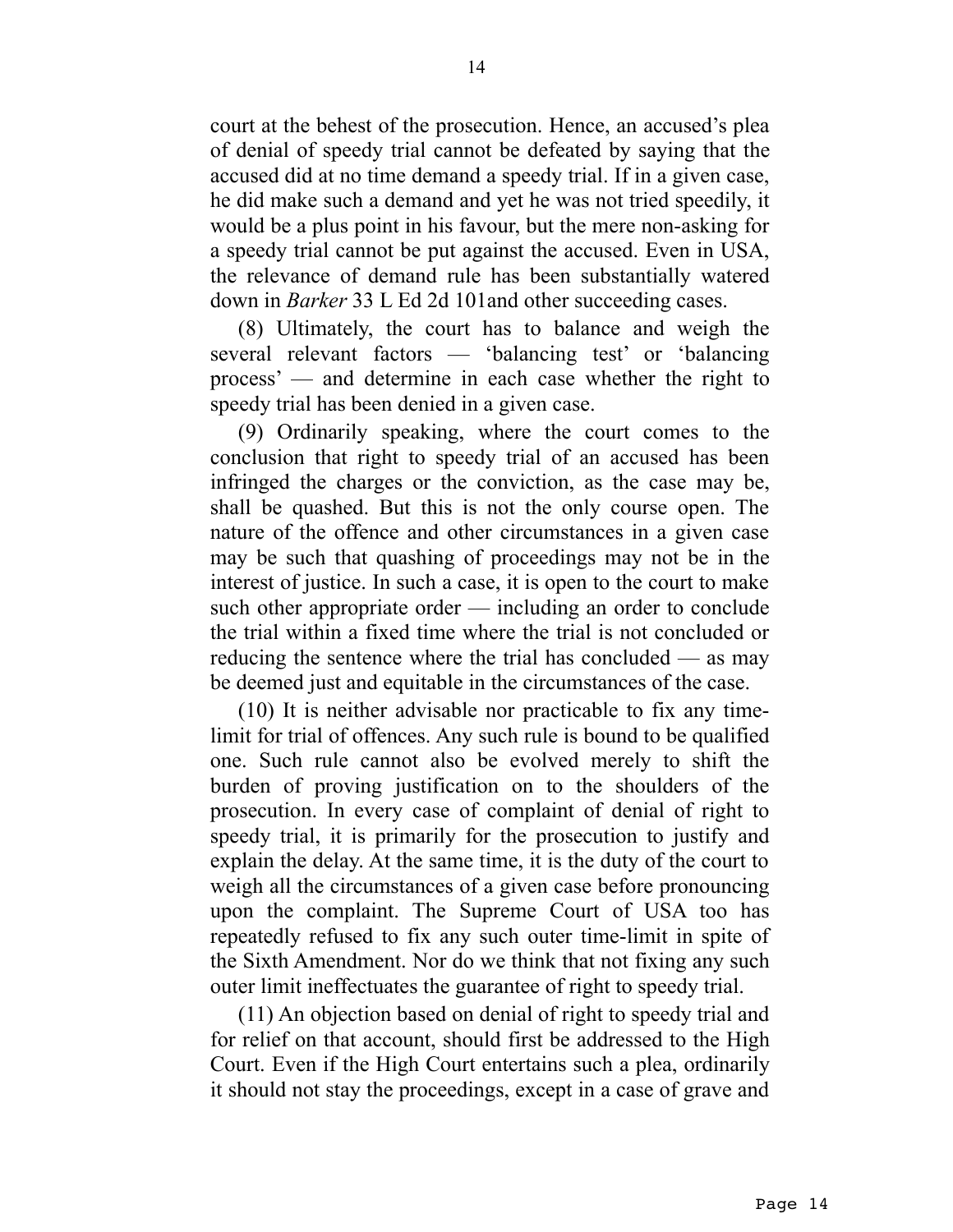exceptional nature. Such proceedings in High Court must, however, be disposed of on a priority basis.

**12** State of Punjab v. Chaman Lal Goyal (1995) 2 SCC 570 deserves mention, *inter alia*, because action was initiated on 25.3.1992 and a Memorandum of Charges was issued on 9.7.1992 in relation to an incident which had occurred on 1.1.1987. In the factual matrix obtaining in that case, this Court reserved and set aside the High Court decision to quash the Inquiry because of delay, but directed that the concerned officer should be immediately considered for promotion without taking the pendency of the Inquiry into perspective.

**13** It will be useful to recall that prior to 1973 an accused could be detained for continuous and consecutive periods of 15 days, albeit, after judicial scrutiny and supervision. The Cr.P.C. of 1973 contains a new proviso which has the effect of circumscribing the power of the Magistrate to authorise detention of an accused person beyond period of 90 days where the investigation relates to an offence punishable with death, imprisonment for life or imprisonment for a term of not less than 10 years, and beyond a period of 60 days where the investigation relates to any other offence. Drawing support from the observations contained of the Division Bench in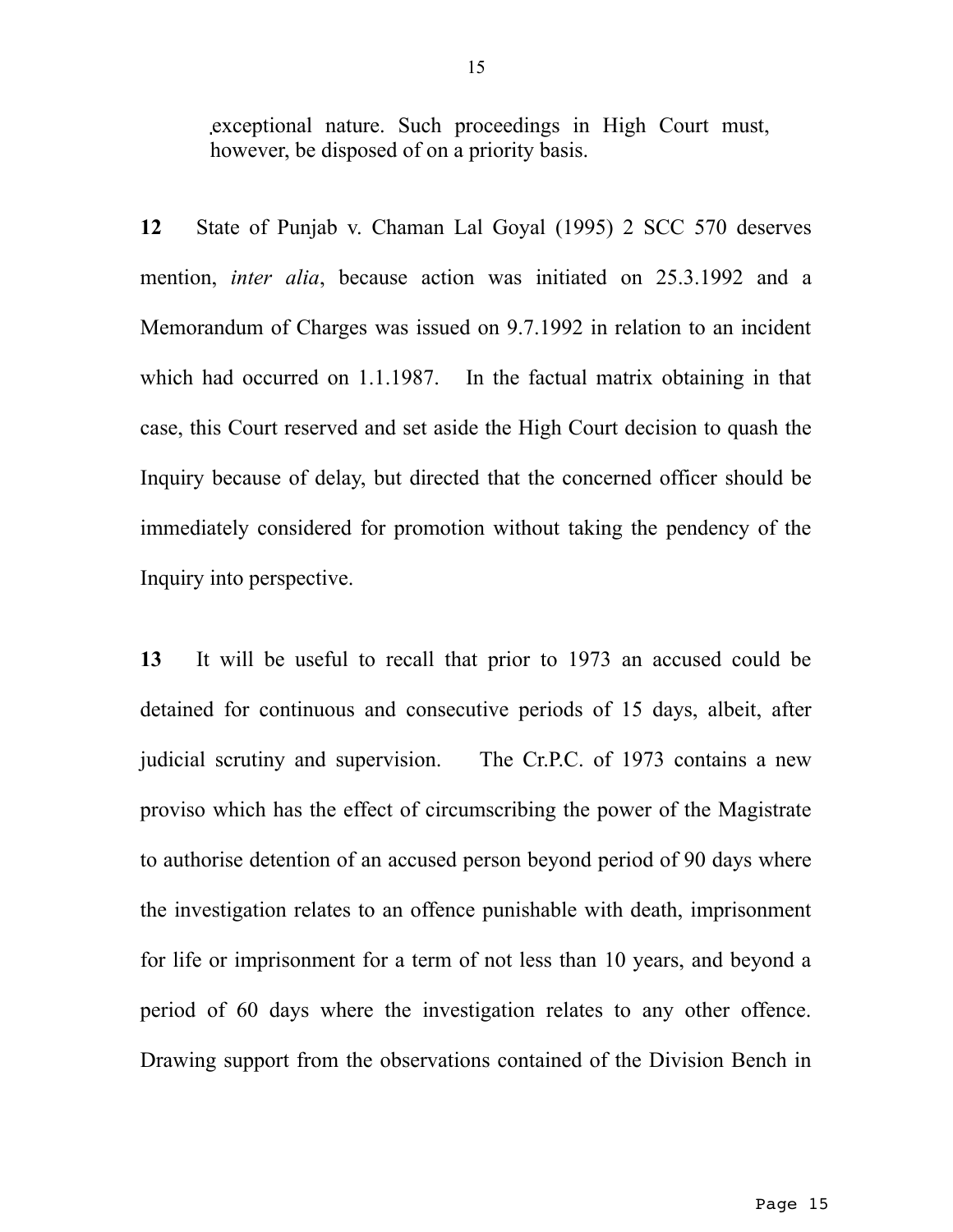Raghubir Singh vs. State of Bihar, 1986 (4) SCC 481**,** and more so of the Constitution Bench in **Antulay,** we are spurred to extrapolate the quintessence of the proviso of Section 167(2) of the Cr.P.C. 1973 to moderate Suspension Orders in cases of departmental/disciplinary inquiries also. It seems to us that if Parliament considered it necessary that a person be released from incarceration after the expiry of 90 days even though accused of commission of the most heinous crimes, a fortiori suspension should not be continued after the expiry of the similar period especially when a Memorandum of Charges/Chargesheet has not been served on the suspended person. It is true that the proviso to Section 167(2) Cr.P.C. postulates personal freedom, but respect and preservation of human dignity as well as the right to a speedy trial should also be placed on the same pedestal.

**14** We, therefore, direct that the currency of a Suspension Order should not extend beyond three months if within this period the Memorandum of Charges/Chargesheet is not served on the delinquent officer/employee; if the Memorandum of Charges/Chargesheet is served a reasoned order must be passed for the extension of the suspension. As in the case in hand, the Government is free to transfer the concerned person to any Department in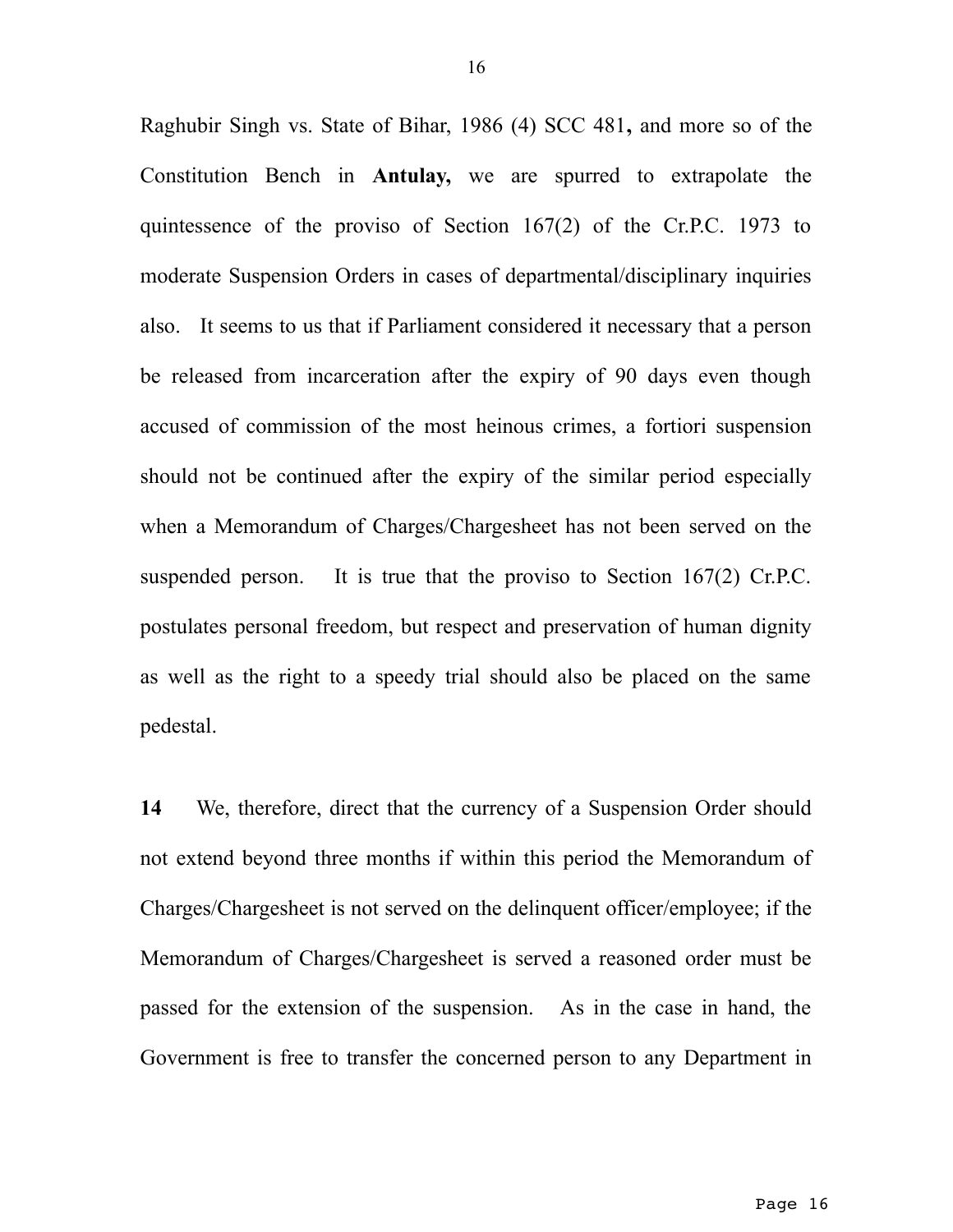any of its offices within or outside the State so as to sever any local or personal contact that he may have and which he may misuse for obstructing the investigation against him. The Government may also prohibit him from contacting any person, or handling records and documents till the stage of his having to prepare his defence. We think this will adequately safeguard the universally recognized principle of human dignity and the right to a speedy trial and shall also preserve the interest of the Government in the prosecution. We recognize that previous Constitution Benches have been reluctant to quash proceedings on the grounds of delay, and to set time limits to their duration. However, the imposition of a limit on the period of suspension has not been discussed in prior case law, and would not be contrary to the interests of justice. Furthermore, the direction of the Central Vigilance Commission that pending a criminal investigation departmental proceedings are to be held in abeyance stands superseded in view of the stand adopted by us.

**15** So far as the facts of the present case are concerned, the Appellant has now been served with a Chargesheet, and, therefore, these directions may not be relevant to him any longer. However, if the Appellant is so advised